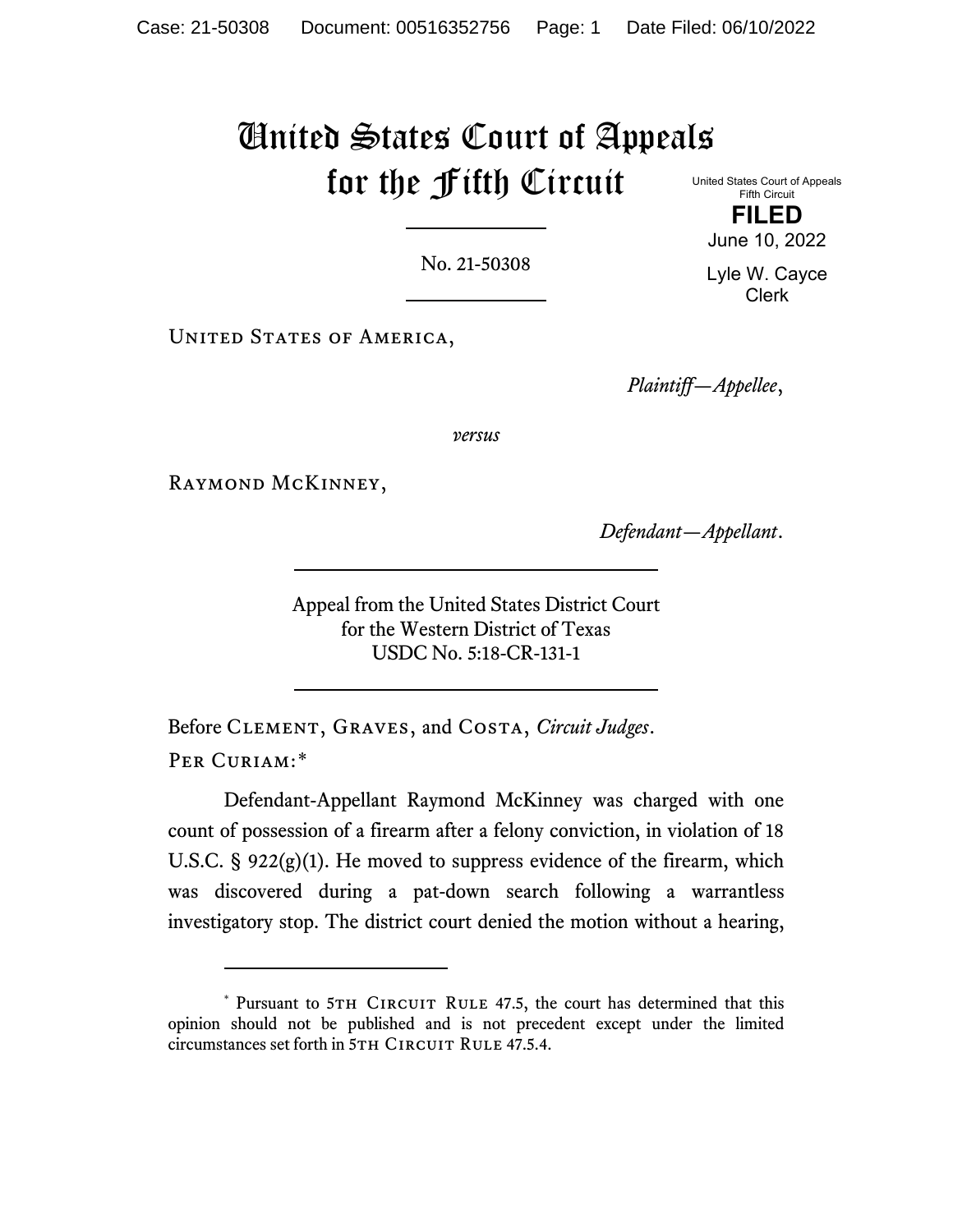## No. 21-50308

and McKinney entered a conditional guilty plea pursuant to a written plea agreement, reserving the right to challenge the denial of his suppression motion. He was sentenced to time served, which was around two years, and three years' supervised release. McKinney appealed the denial of his suppression motion and we reversed, holding that that the evidence before the district court—the officers' body-camera footage, the police report, and some photographs—did not indicate that the officers had reasonable suspicion to detain McKinney for questioning. *United States v. McKinney*, 980 F.3d 485, 488-89 (5th Cir. 2020).

McKinney renewed his motion to suppress on remand. [1](#page-1-0) The district court held an evidentiary hearing at which the two arresting officers testified. The district court again denied the suppression motion, holding that the officers had reasonable suspicion to detain McKinney and probable cause to frisk him. The district court reentered the judgment of conviction and reinstated McKinney's sentence. McKinney timely appealed.

On remand, the Government offered no evidence that could materially alter our earlier analysis, even though we had described the type of evidence that might support reasonable suspicion. *McKinney*, 980 F.3d

<span id="page-1-0"></span><sup>&</sup>lt;sup>1</sup> McKinney's counsel suggested that proceeding with an evidentiary hearing would be a "nullity" given that McKinney had already served his sentence, and asked the district court to dismiss the charges against McKinney because "subtracting one conviction from Mr. McKinney's record does not materially [affect] his criminal history." The Government, however, contended that we had instructed the district court to hold an evidentiary hearing. The district court then scheduled an evidentiary hearing, but gave McKinney time to consider withdrawing his suppression motion. The district court then stated:

I follow Judge [Lucius Desha] Bunton's rule about Fifth Circuit opinions. "They can reverse me if they want to, but they can't make me read it," which I'm glad you all have read it. But I also -- if my recollection is correct, none of those fine judges have ever tried a case or dealt with what we deal with on the street. But, anyway, what do I know?